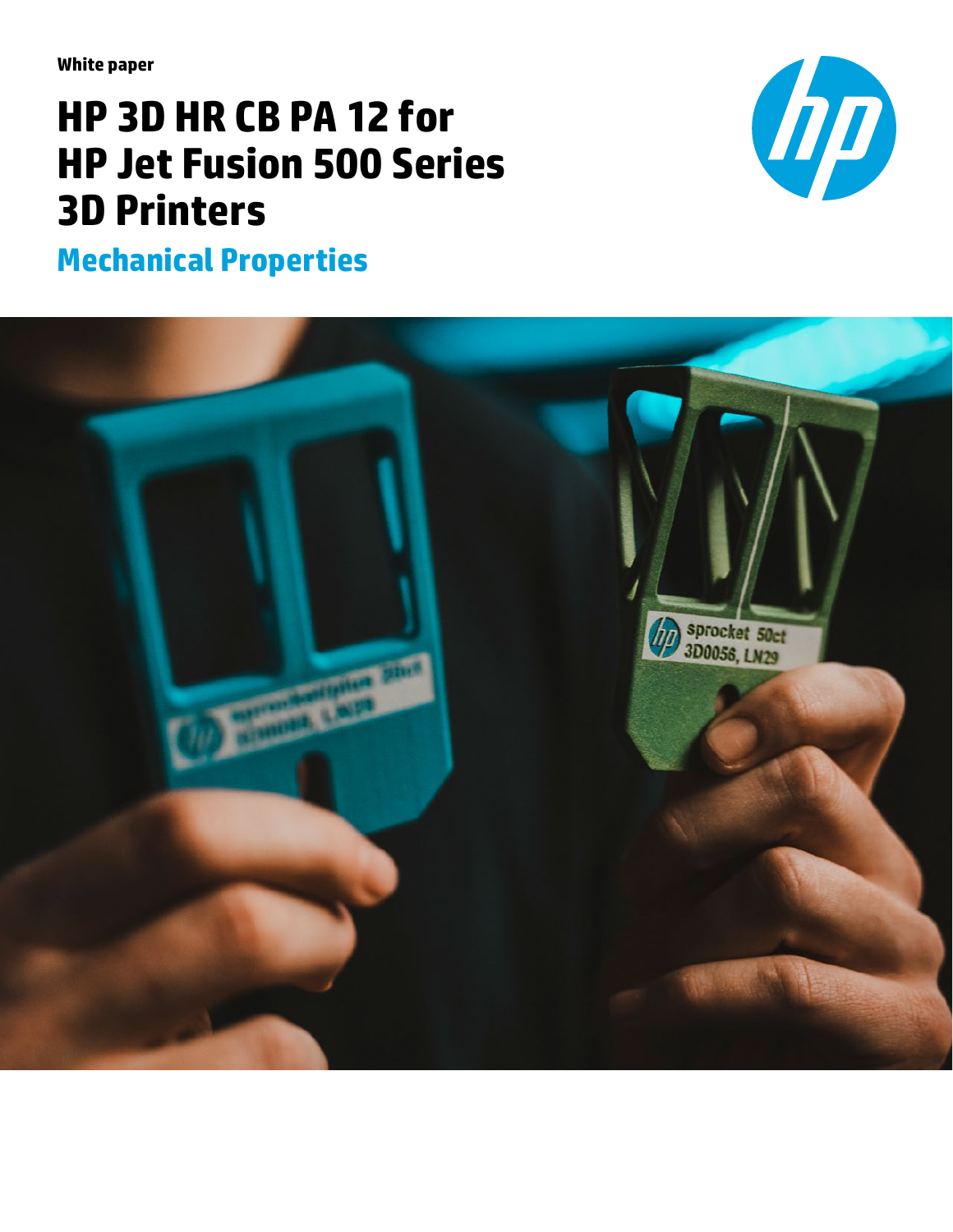## **Introduction**

At HP, we are committed to providing part designers and part manufacturers with the technical information and resources needed to enable them to unlock the full potential of 3D printing and prepare them for the future era of digital manufacturing.

The aim of this white paper is to illustrate the mechanical properties of HP 3D Printing materials that can be achieved with HP Jet Fusion 500 Series 3D Printers.

In this white paper, you will find:

- Key mechanical properties for HP 3D High Reusability (HR)<sup>1</sup> Color Boost (CB) PA 12,
- A detailed explanation of the test conditions under which these values were obtained, and
- Additional information on the mechanical properties of thermoplastic materials, and a glossary of key terms used.

## **Material properties for HP 3D HR CB PA 12**

#### **Test job for white parts**

The baseline mechanical properties for HP 3D HR CB PA 12 with the HP Jet Fusion 500 Series 3D Printers were characterized using a test job *Job2643\_Mechanical\_Half\_Datasheet\_R1\_White.ssp* (Figure 1) to evaluate white part properties and material performance.

The print volume was packed at 6.3% and had a total of 212 white diagnostic parts that were distributed throughout the printable volume.

The configuration of this job is shown in Figure 1.



*Figure 1. Job2643\_Mechanical\_Half\_Datasheet\_R1\_White.ssp mechanical properties characterization job*

| <b>Test job description</b>        | Job2643_Mechanical_Half_Datasheet_R1_White.ssp |
|------------------------------------|------------------------------------------------|
| Total parts                        | 212                                            |
| Time to print                      | 8 hours                                        |
| Time to cool (Auto Cool & Reclaim) | 7 hours                                        |
| Packing density                    | 6.3%                                           |

*Table 1. General description of the test job*

1. HP Jet Fusion 3D Printing Solutions using HP 3D High Reusability PA 12 provide up to 80% powder reusability ratio, producing functional parts batch after batch. For testing, material is aged in real printing conditions and powder is tracked by generations (worst case for reusability). Parts are then made from each generation and tested for mechanical properties and accuracy.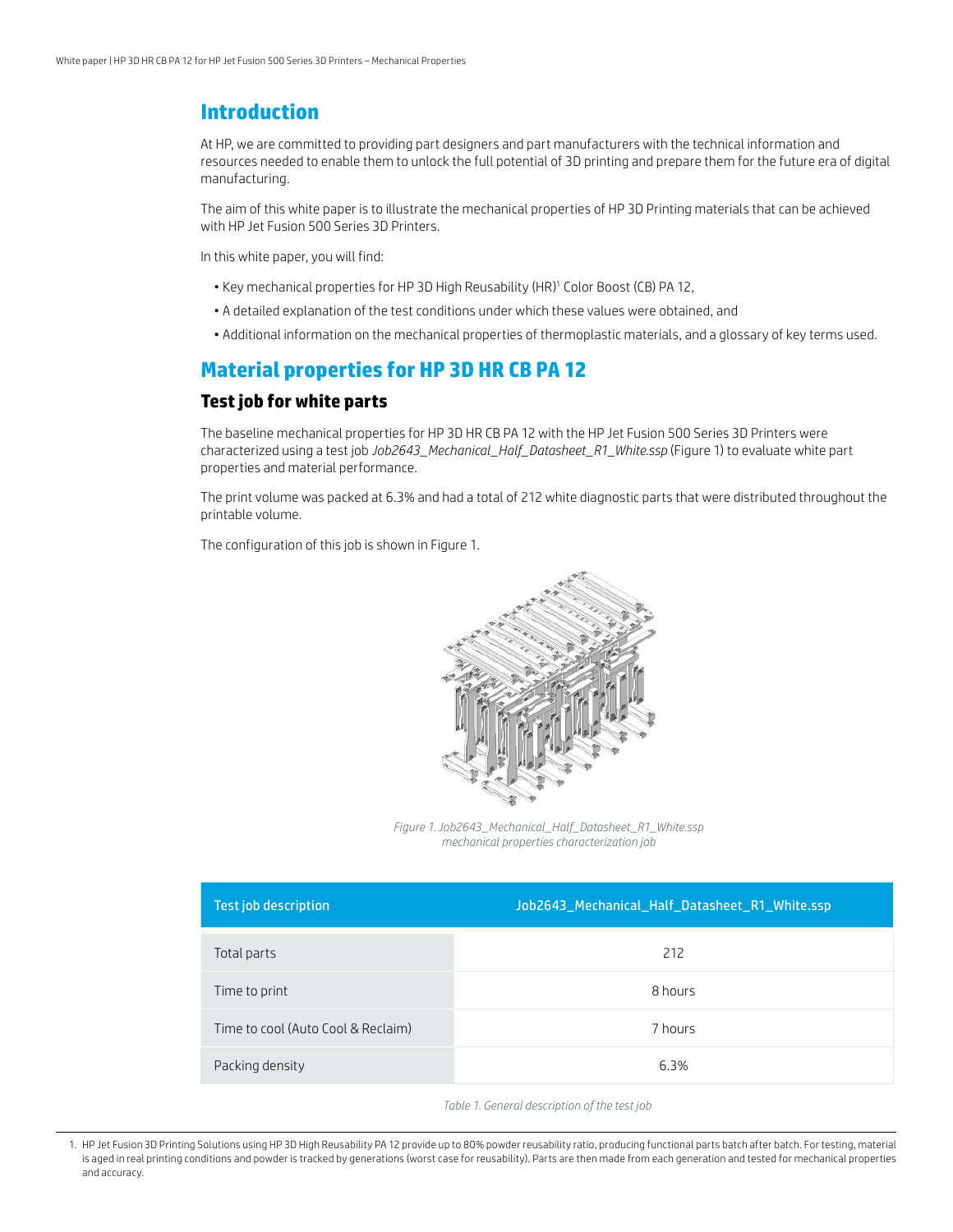Standard tensile sample parts Type I, Type V, and Impact Izod (3.2 mm) were selected to measure the different metrics in three different orientations.

|                      | Number of samples |    |    |
|----------------------|-------------------|----|----|
|                      |                   |    |    |
| Tensile Type I       | 20                | 20 | 42 |
| Tensile Type V       | 15                | 15 | 30 |
| Impact Izod (3.2 mm) |                   | 2Ο | 30 |

*Table 2. Number of samples used in the test job*

#### **Test job for colored parts**

The baseline mechanical properties for HP 3D HR CB PA 12 with the HP Jet Fusion 580 Color 3D Printer have been characterized using a standard job *Job2717\_Mechanical\_Half\_Datasheet\_R1\_Color.ssp* (Figure 2) to evaluate colored part properties and material performance.

The printable volume was packed at 6.3% and had a total of 212 colored diagnostic parts that were distributed throughout the printable volume. The configuration of this job can be seen in Figure 2.



*Figure 2. Job2717\_Mechanical\_Half\_Datasheet\_R1\_Color.ssp mechanical properties characterization job*

| <b>Test job description</b>        | Job 2717_Mechanical_Half_Datasheet_R1_Color.ssp |
|------------------------------------|-------------------------------------------------|
| Total parts                        | 212                                             |
| Time to print                      | 8 hours                                         |
| Time to cool (Auto Cool & Reclaim) | 7 hours                                         |
| Packing density                    | 6.3%                                            |

*Table 3. General description of the test job*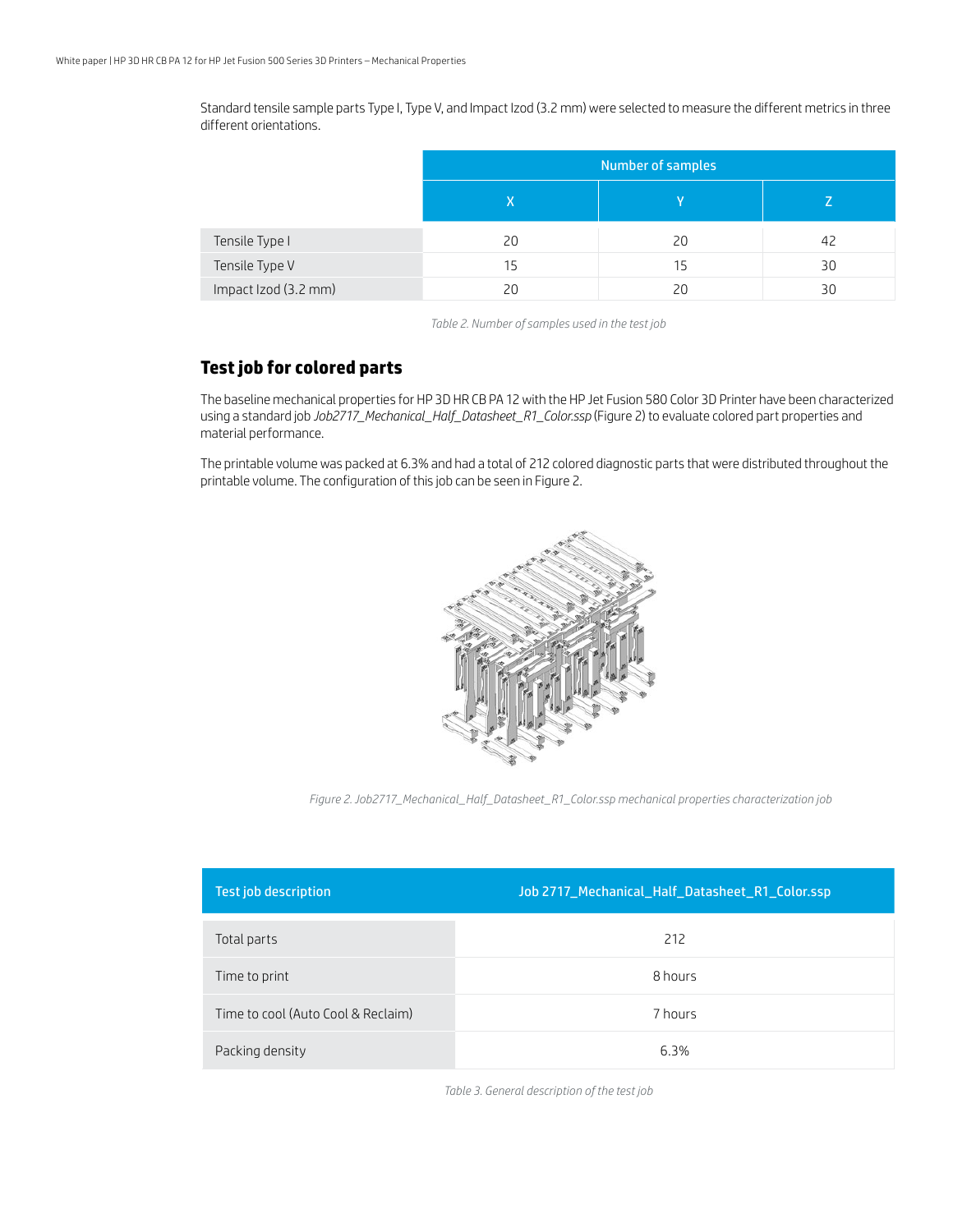Standard tensile sample parts Type I, Type V, and Impact Izod (3.2 mm) were selected to measure the different metrics in three different orientations.

|                    | Number of samples |    |    |
|--------------------|-------------------|----|----|
|                    |                   |    |    |
| Tensile Type I     | 20                | 20 | 42 |
| Tensile Type V     | 15                | 15 | 30 |
| Impact Izod 3.2 mm | 20                |    | 30 |

*Table 4. Number of samples used in the test job*

## **Characterization test results**

#### **Results for white parts**

The mechanical property values for white parts indicated in Table 5 have been characterized using the test job for white parts mentioned previously in the HP Jet Fusion 580 Color 3D Printer with the Mono Balanced print profile, with Type I tensile specimens following the ASTM D638 standard.

HP 3D HR CB PA 12 white parts printed on the HP Jet Fusion 540 3D Printer with the CB PA 12 Balanced print profile will produce similar results.

| HP 3D HR CB PA 12 <sup>11111</sup>                | Average (XY) | Average Z | <b>Test Method</b> |
|---------------------------------------------------|--------------|-----------|--------------------|
| Tensile strength (MPa) <sup>iv</sup>              | 49           | 49        | ASTM D638          |
| Tensile modulus (MPa)iv                           | 1800         | 1900      | ASTM D638          |
| Elongation at yield (%)                           | 11           | 9         | ASTM D638          |
| Elongation at break (%)                           | 17           |           | ASTM D638          |
| Impact strength (kJ/m <sup>2</sup> ) <sup>v</sup> | 3.2          | 7.7       | ASTM D256          |
| Density (g/cm <sup>3</sup> )                      | 1.01         |           | ASTM D792          |

*i. Based on internal testing and measured using the Job2643\_Mechanical\_Half\_Datasheet\_R1\_White.ssp. Results may vary with other jobs and geometries.*

*ii. Using HP 3D HR CB PA 12 material, 20% refresh ratio, Balanced print profile, natural cooling and measured after bead-blasting with glass beads at 5-6 bars.*

*iii. Following all HP-recommended printer setup and adjustment processes.*

*iv. Tensile strength typical variation (95% of parts) falls within the 46-53 MPa range, while tensile modulus values remain within the 1650 to 2300 MPa range.*

*v. Using the Izod test method A with notched @ 3.2 mm specimen according to the ASTM D256 standard.*

*Table 5. Results for white parts in HP 3D HR CB PA 12 printed with Mono Balanced print profile*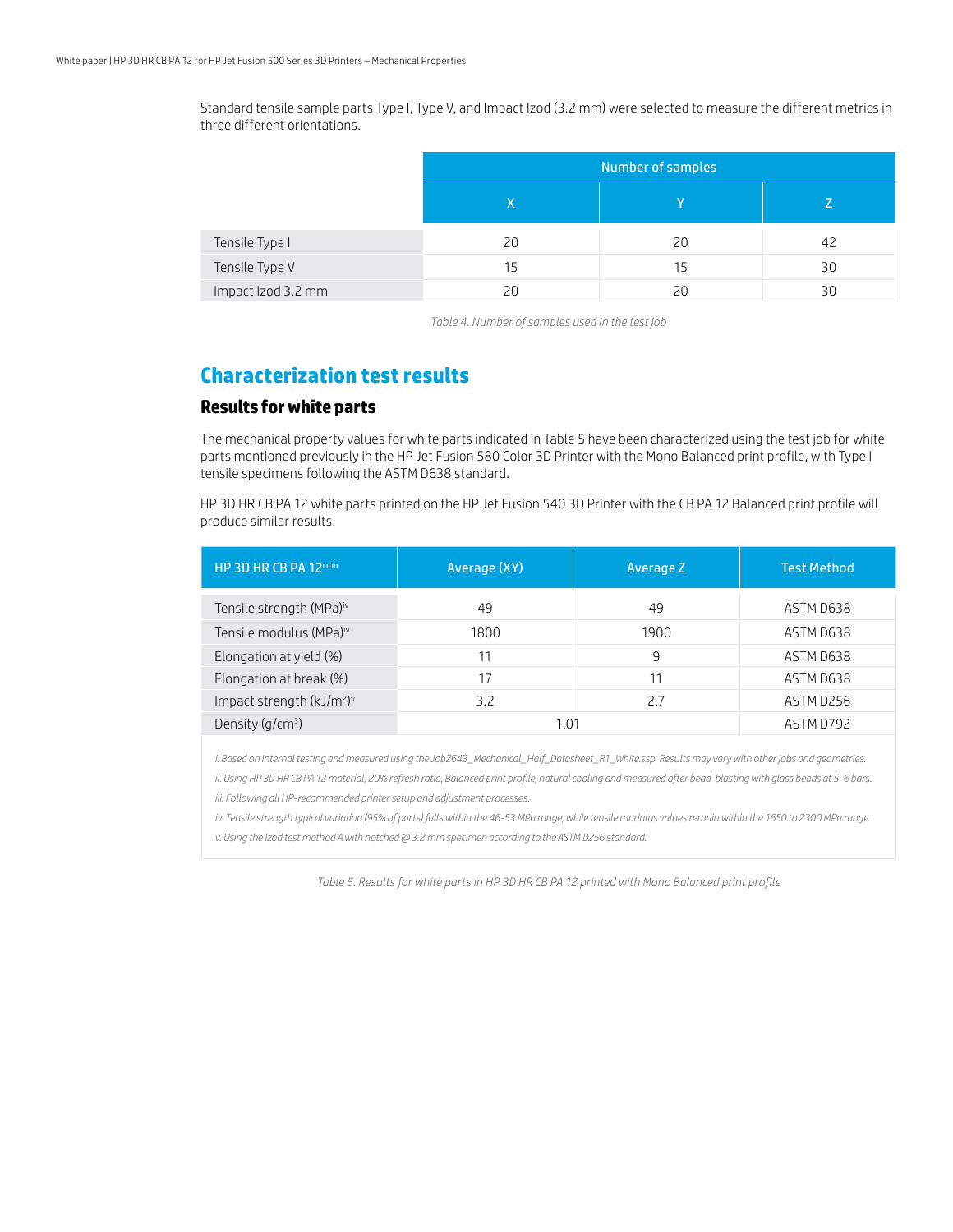#### **Results for colored parts**

The mechanical property values for colored parts indicated in Table 6 have been obtained from the HP Jet Fusion 580 Color 3D Printer, for HP 3D HR CB PA 12 with the Color Balanced print profile, using Type I tensile specimens following the ASTM D638 standard.

Average mechanical properties may vary by color and are indicated by the ranges below. Dark colors such as black tend to fall in the low end of these ranges.

| HP 3D HR CB PA 12 <sup>11111</sup>    | Average (XY) | Average (Z) | <b>Test Method</b> |
|---------------------------------------|--------------|-------------|--------------------|
| Tensile strength (MPa)                | 36-44        | 34-45       | ASTM D638          |
| Tensile modulus (MPa)                 | 1300-1600    | 1400-1700   | ASTM D638          |
| Elongation at yield (%)               | $10 - 12$    | $5 - 10$    | ASTM D638          |
| Elongation at break (%)               | $10 - 17$    | $5 - 12$    | ASTM D638          |
| Impact strength (kJ/m <sup>2)iv</sup> | $3.6 - 3.9$  | $2.5 - 3.0$ | ASTM D256          |
| Density $(q/cm^3)$                    | 1.01         |             | ASTM D792          |

*i. Based on internal testing and measured using the Job2717\_Mechanical\_Half\_Datasheet\_R1\_Color.ssp. Results may vary with other jobs and geometries.*

*ii. Using HP 3D HR CB PA 12 material, 20% refresh ratio, Balanced print profile, natural cooling, and measured after bead-blasting with glass beads at 5-6 bars. iii. Following all HP-recommended printer setup and adjustment processes.*

*iv. Using the Izod test method A with notched @ 3.2 mm specimen according to the ASTM D256 standard.*

*Table 6. Results for colored parts in HP 3D HR CB PA 12 printed with Color Balanced print profile*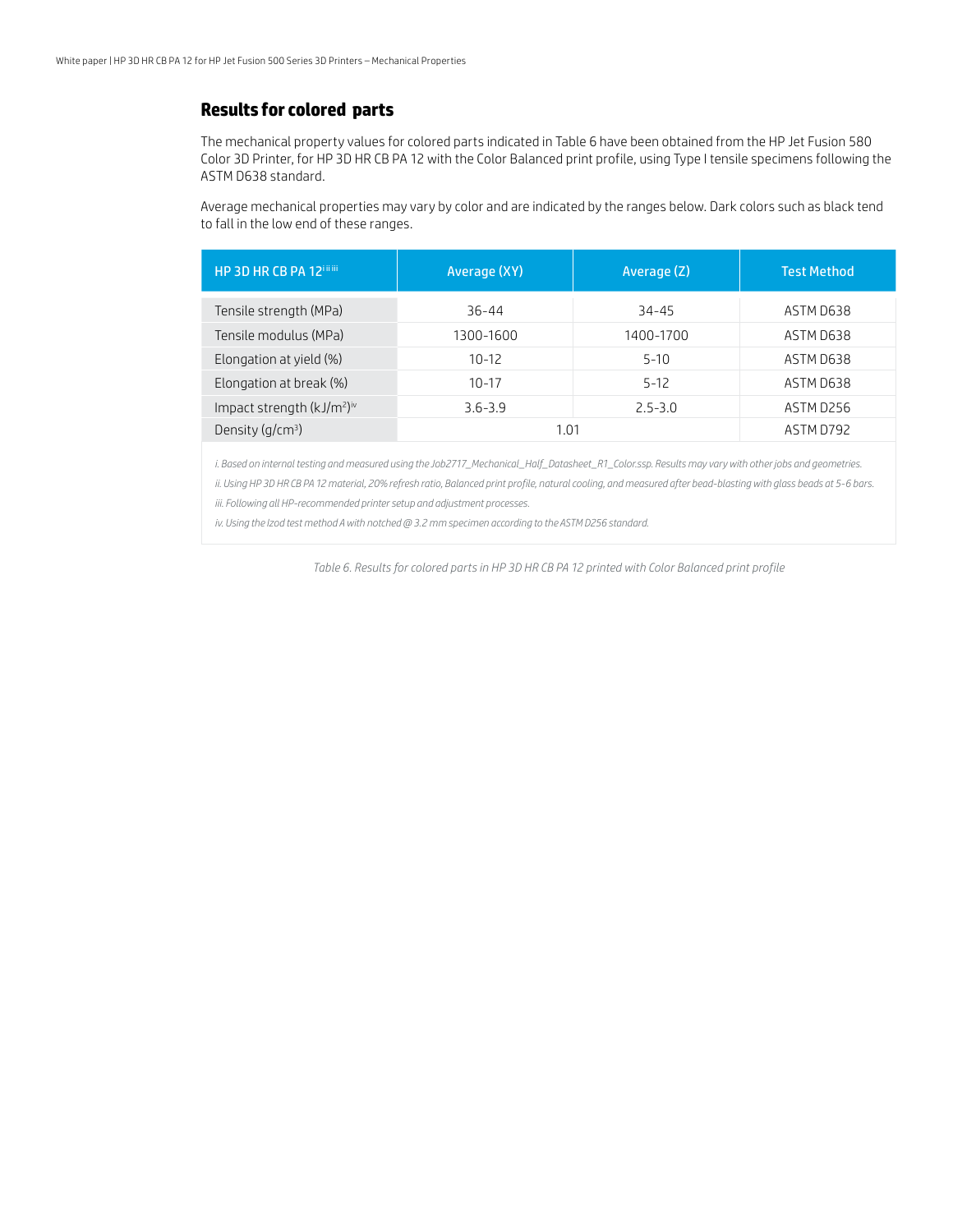## **Appendix 1: Choosing the right material for mechanical requirements**

One of the most critical aspects to understand before choosing a material is the stresses the part will experience in its regular operation mode. The chosen material must meet the application's requirements in terms of behavior under stress and provide a suitable yield point in order not to impact the part's functionality. Loads, boundary conditions, and design space for the part are usually given parameters, which cannot be modified. In some other cases where the loads may vary due to a dynamic situation, other factors and calculations should be considered to ensure, for instance, that the part withstand fatigue.

Ideally, designers should choose the material based on the application's specific requirements. However, performing the final selection is not easy, as often not all of the requirements for the application are known and, even if they are, there may not be a clear correlation between these final application requirements and the generic material properties (characterized by the standard procedures) or the variations the materials may have depending on the environment and conditions in which they operate. To simplify this choice, the commonly used process for material selection involves three steps:

STEP 1: Select a material with generic properties according to key attributes. In thermoplastics, the most commonly used properties are tensile strength, tensile modulus, and elongation, (but others may also be considered).

- Tensile strength measures the resistance of the material to breaking under tension.
- Tensile modulus measures the rigidity or resistance to elastic deformation.
- Elongation measures the deformation (elastic or plastic) that a part undergoes given a certain strain.



*Figure 3. A typical stress-strain curve for a ductile material*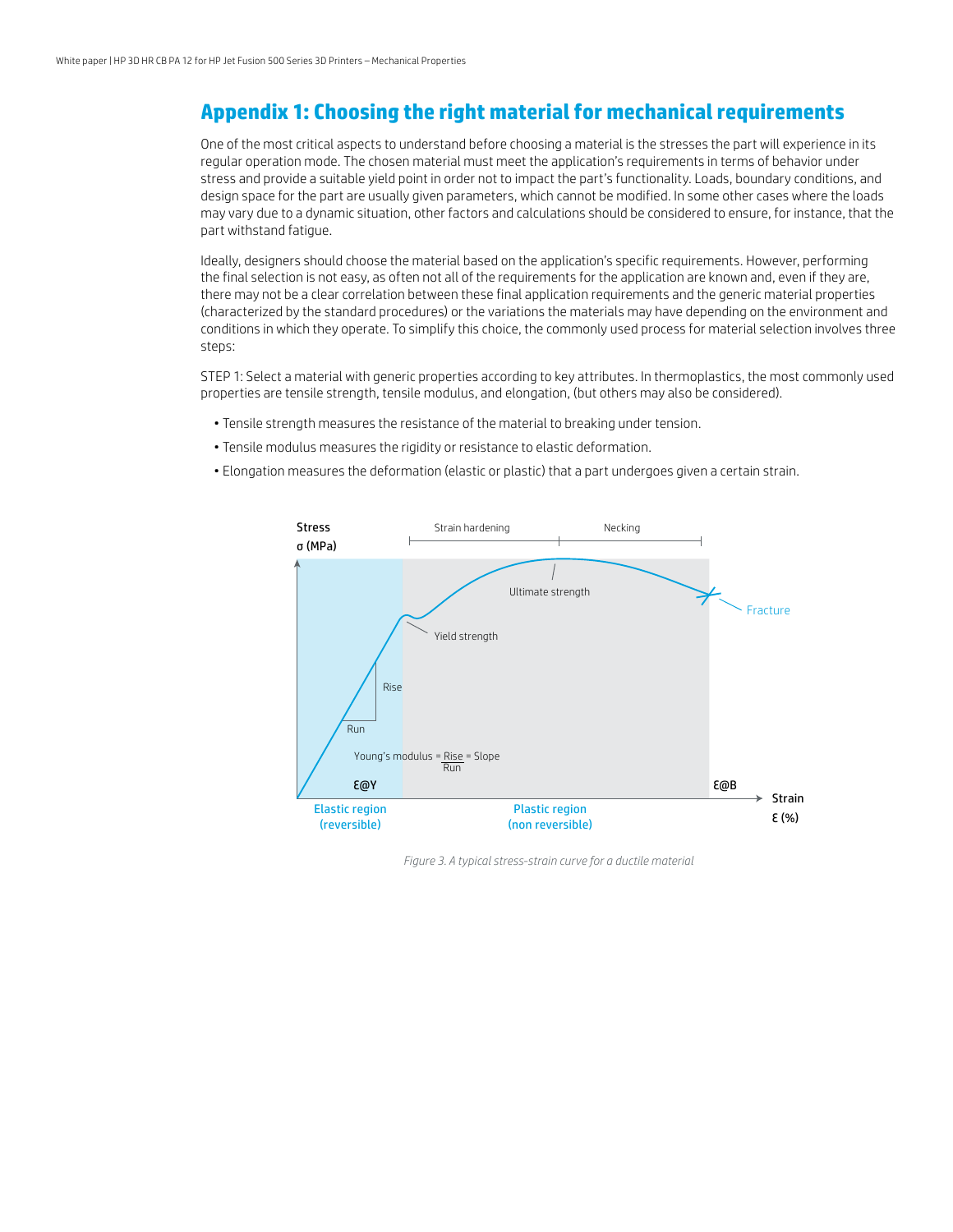

These properties and the relative behavior of polymers compared to other materials are shown in Figure 4.

*Figure 4. Comparison of polymer, metal, and ceramic materials*

STEP 2: Once a material has been selected, the design of the part needs to be performed in line with HP Multi Jet Fusion design guidelines, allowing enough of a design margin (two or three times, depending on the property) to accommodate for all possible variations in the part itself or in the application-specific conditions.

STEP 3: Even after the design has been performed according to these principles, it is highly advisable to conduct a full application-specific qualification to ensure the precision of the design, obtain validation data that represent the application's end-to-end performance, and characterize its variation over time or according to other production and application variation factors.